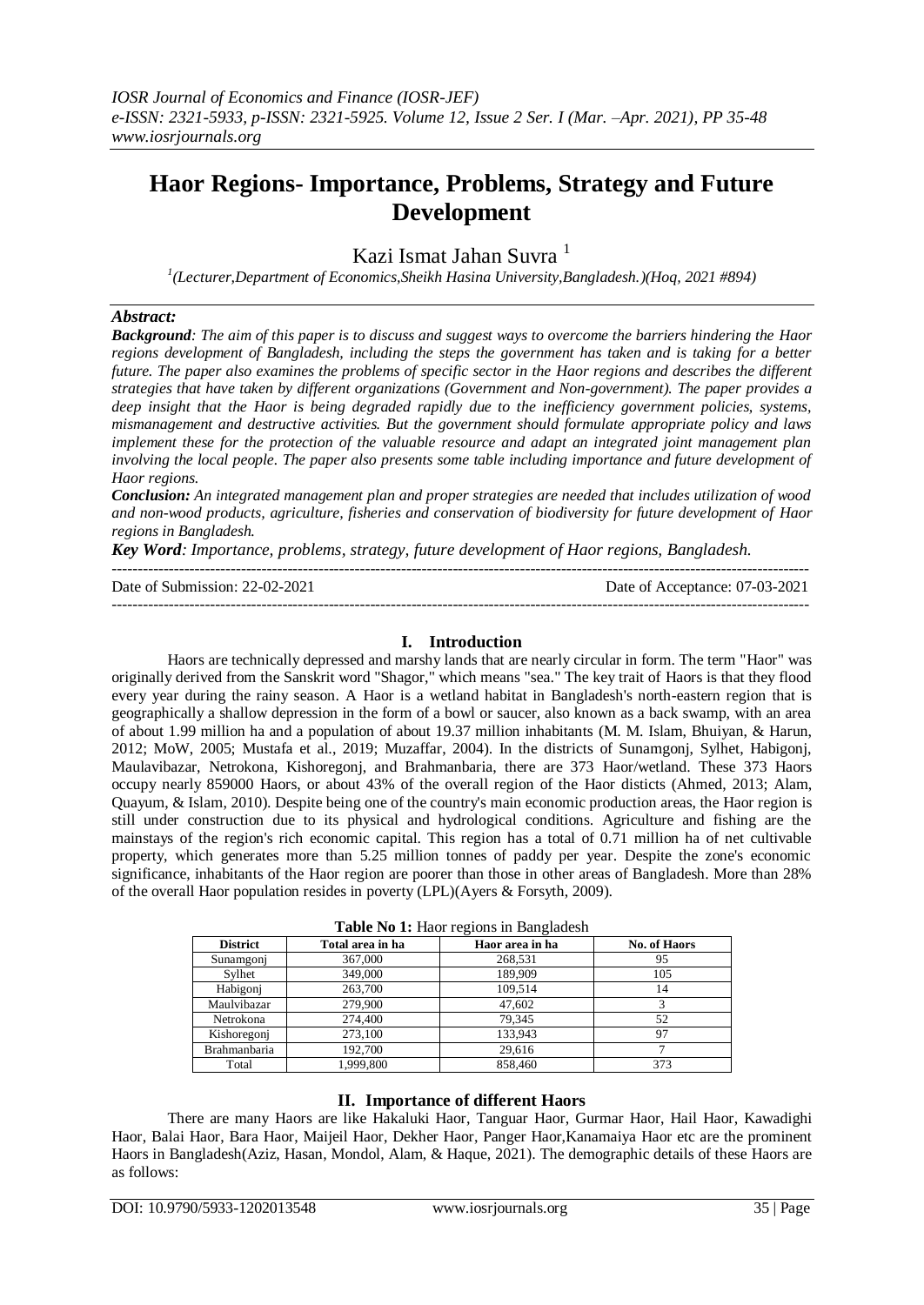# **Hakaluki Haor:**

Hakaluki Haor is a broad marsh wetlands biological environment in North-Eastern Bangladesh, and one of the largest in Asia. This Haor is based in the districts of Moulvibazar and Syllet. The Kushiara River flows across it. There are over 238 interconnecting beels, including mini, medium, and big ones. Amphibians, reptiles, birds, and humans all add to the region's biodiversity(BENNETT et al., 2007; Bhuiyan et al., 2020). Freshwater turtles and tortoises, otters, capped langurs, pallas's, sea eagles, dolphins, frogs, and several other species are among them. [The presence of birds of numerous species breathes fresh life into this Haor. There are 417 species of aves present here, 26 of which are completely extinct, two of which are fragile, and ten of which are endangered (14 of which are critically endangered). Around the Haor, around 20000 people work. For their livelihoods, they are all reliant on the Haor's wealth. In 1999, the Bangladesh government named Hakaluki Haor as an Ecologically Sensitive Region ECA(Byomkesh, Nakagoshi, & Shahedur, 2009; Cell, 2009).

# **Tanguar Haor:**

Tanguar Haor is a nationally important wetland environment that has received international recognition. It is situated in Sunamganj district and covers ten mauzas in the district's dharma pasha and tahirpur upazilas(Choudhury, Paul, & Paul, 2004). The Haor is a major fishery source. There are more than 140 freshwater fish types to pick from. Air, gang magur, baim, tara baim, gutam, gulsha, tengra, titan, garia, beti, kakia, and other notables are among them. The Haor is an outstanding location for migratory birds. Any winter, around 200 different species of migratory birds migrate to this region to create a temporary home. This Haor has karach, nalkhagra, hijal, gulli, balua, bantulsi, and other significant endangered freshwater wetland tree species (Ferdushi, Ismail, & Kamil, 2019; Goodbred Jr & Kuehl, 2000).

#### **Pashua beel, Gurmar Haor:**

In the extreme southeast portion of Gurmar Haor, adjacent to the Patnai gang, the Pashua beel site consists of a single big beel with two smaller beels nearby. The beels are surrounded on all sides by higher terrain with thick grasses, brush, and pongamia forest, covering a region of around 400 hectares. A submersible embankment has recently been installed across Gurmar Haor to shield it from flash floods(Haque & Basak, 2017; Hassan, Aziz, Rahman, & Talukder, 2011). The meaning of pashua beel in the background of the region is immense. It offers a safe refuge for a large number of cormorants, heons, and egrets, as well as a number of species that are rare or local elsewhere in the area, such as the purple heron, black-headed ibis, spot-billed duch, and purple swamphen(Hoq, Raha, & Hossain, 2021).

#### **Hail Haor:**

The significance of hail for nature protection derives largely from its special role in the area as the region's only shallow, permanent lake. The lake supports a diverse aquatic plant population, which in turn supports a diverse range of resident bird species, including some that are uncommon or only found in this region (yellow bittern, purple heron watercock, purple swamphen and black breasted weaver)(Hossain, Nayeem, & Majumder, 2017; Huda, 2004). If it weren't for the high amounts of disruption generated by fishing operations, the lake will certainly be really important for wintering waterfowl(Hussain & Salam, 2007).

#### **Kawadighi Haor:**

Kawadighi Haor is based in Maulvibazer's Fatehpur union. Consider the improvements that may have happened to these wetlands after the development of the manu river project in the 1960s, Kawadighi Haor remains very relevant for a large variety of waterfowl (1976-83)(Irfanullah, Azad, Kamruzzaman, & Wahed, 2011; M. Islam, Khandoker, & Choudhury, 2019). Shore birds and many groups of herons and egrets were attracted to the shallow beels with wide fields of rolling marine plants and exposed mud. The Haor is critical for breeding birds in early May, black-winged stilts, and nest building activity at Patang Beel. Fish is the most essential product of this Haor. This Haor provides almost all of the fish in the region(Irfanullah et al., 2011; M. Islam et al., 2019; M. M. Islam et al., 2012).

#### **Balai Haor:**

The Balai Haor site is situated in the extreme east of the project district, between the Surma and Kushiyara rivers. It is surrounded by extensively grazed grazing land and rice fields and consists of three major beels (Dubail, Jugni, and Khakra kuri)(S. Islam, 2003). According to observations made during the current surveys, the region is of specific interest due to its varied fauna and flora. During times of deep rainfall, the emergence of at least two endangered species (lesser adjutant and pallas's fish-eagle) as well as significant numbers of ducks. Because of its strategic role as the first or last major wetland that migrants meet on their path to and from the lowlands of the northeast country, the Haor can also be of great significance as a standing area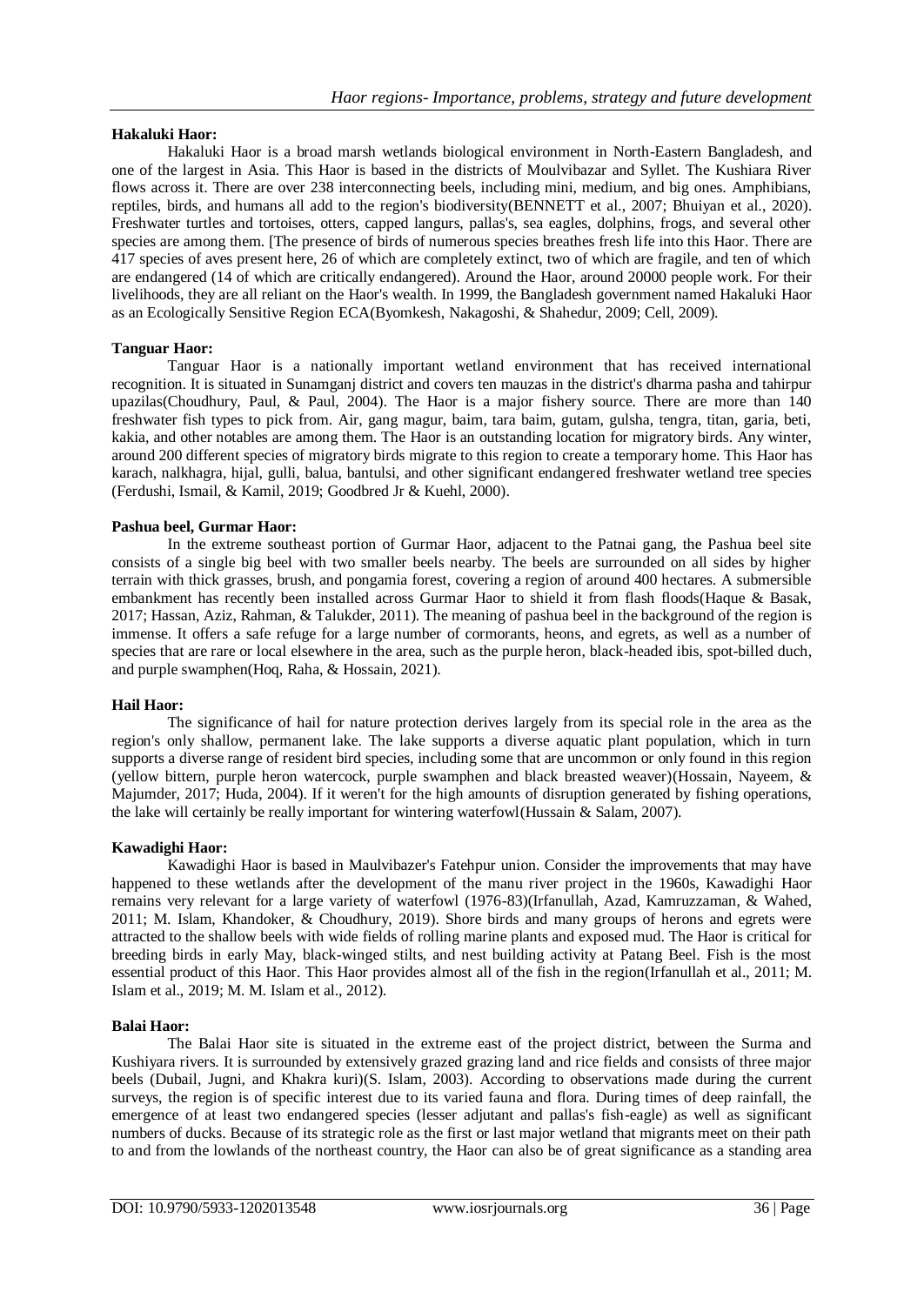for passage migrants. However, even further study needs to be done until the site's importance for nature can be established (S. Islam, 2003; Jakariya et al., 2020; Jakariya & Islam, 2017).

#### **Dekher Haor:**

A variety of large and small beels, mainly shallow and surrounded by rice fields, with a fair amount of floating and emergent aquatic plants. Kuri beel is distinct than the others in that it is much smaller and has steep grassy banks surrounding it(S. Islam, 2003). The Haor is important for a large range of wintering waterfowl, as well as a limited number of resident species. The main sites Dekher Haor and Kuri beel were listed separately in the directory(Jakariya et al., 2020).

## **Panger Haor:**

A community of four big beels and some smaller beels surrounded by rice fields with some emergent aquatic plants. A submersible embankment houses the framework. Ducks, brown-headed gulls, and whiskered turns use this Haor as a wintering site(S. Islam, 2003; Jakariya et al., 2020).

#### **Bara Haor:**

The best floodplain grassland ecosystem in the district, as well as some reed bog and swamp forest areas, can be found in Bara Haor. Bird species such as breeding cormorants and breeding herons have been seen in this Haor field(Jakariya & Islam, 2017).

# **Maijeil Haor:**

Maijeil Haor contains two Haor, deep beels with little emergent vegetation surrounded by rice fields. This Haor is famous for wintering ducks which presumably feed in the surrounding rice fields(Kamruzzaman & Shaw, 2018).

# **Kanamaiya Haor:**

On the Patnai gang, Kanamaiya Haor comprises two large unprotected beels with some emergent aquatic vegetation. The beels are isolated from nearby Gurmar and are important for wintering ducks and shorebirds, as well as a significant number of waterfowl. This Haor is also essential for bird breeding(Kamruzzaman & Shaw, 2018).

| <b>Important Haors</b> | <b>Special Features</b>                                   |
|------------------------|-----------------------------------------------------------|
| Hakaluki Haor          | Amphibians, Reptiles, Aves, Mammals, Birds, Fishes etc.   |
| Tanguar Haor           | Fishes, Birds and Trees                                   |
| Gurmar Haor            | Birds species                                             |
| Hail Haor              | Birds species                                             |
| Kawadighi Haor         | Shore/breeding birds and species of herons and Egrets     |
| Balai Haor             | Rice and birds                                            |
| Dekher Haor            | Rice and small number of resident species                 |
| Panger Haor            | Ducks, brown headed gulls and whiskered turns             |
| Bara Haor              | Breeding cormorants and breeding herons and birds species |
| Maijeil Haor           | Wintering ducks and rice                                  |
| Kanamaiya Haor         | Wintering ducks, shore/breeding birds                     |

**Table no 2:** Summary of important Haors and their features

# **III. Role of Haor in Bangladesh economy**

Despite being one of the country's main economic development areas, the Haor region is still underdeveloped due to its physical and hydrological characteristics. Agriculture and fishing are the principal sources of the region's diverse economic wealth. The Haor regions' gas and mineral deposits, biodiversity and wetland, livestock, tourism, and other economic activities are all significant to Bangladesh(Khan & Haque, 2010). The following is a list of their different roles:

#### **Gas and Mineral Resources:**

This region has a higher proportion of gas and mineral resources than the rest of the world. The Haor districts generate approximately 90% of the country's overall gas output. The Surma Basin (SB), a depressed part of the Bengal Basin, covers the majority of the region. The Haor zone's geomorphology is made up of the Surma Kushiyara floodplain and the Meghna River Floodplain. In Sylhet's Haor fields, a dense stratigraphic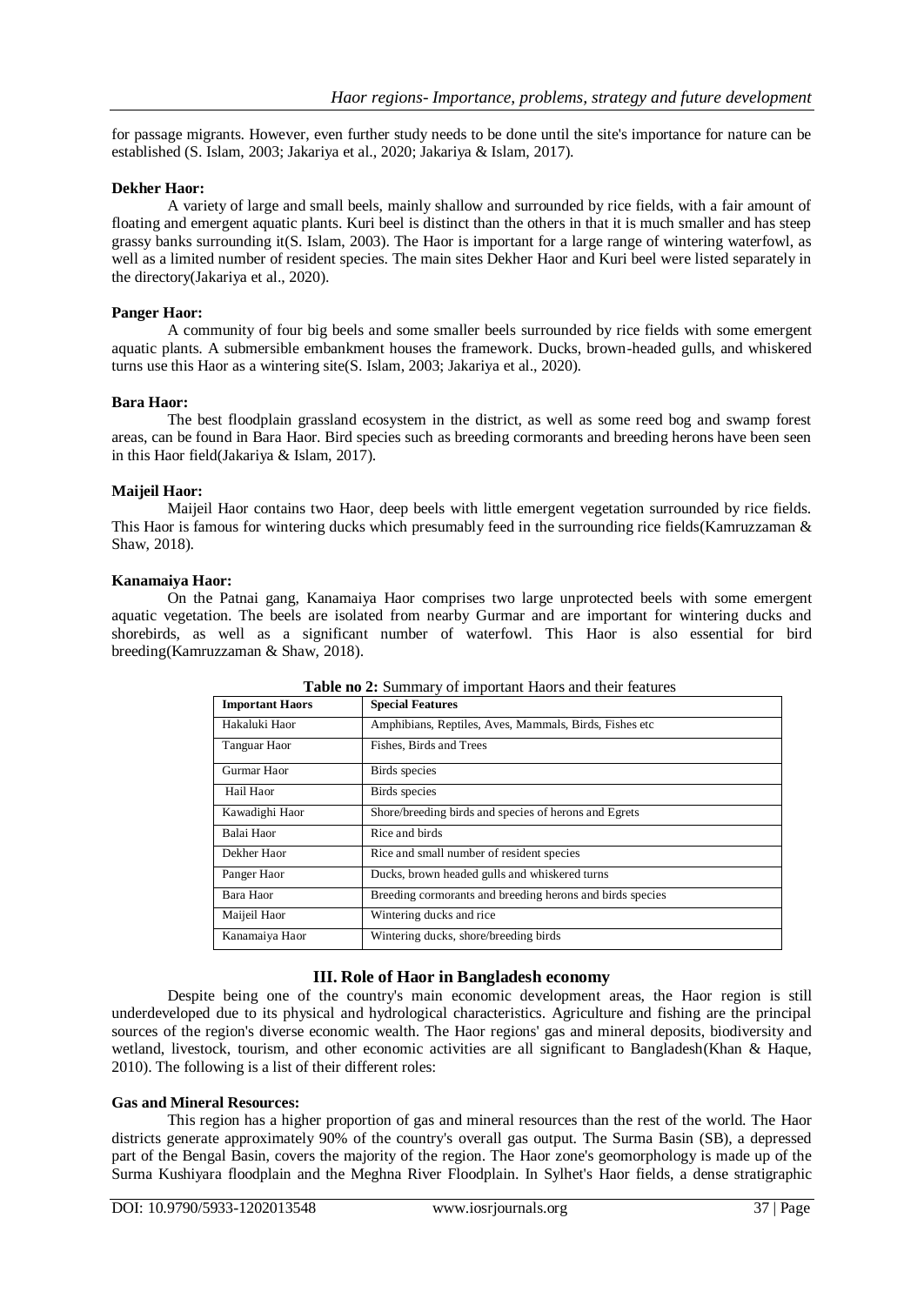succession of mainly tertiary sediments occurs. Silt, sand, gravel, and clay, pebbly sandstone, sticky clay, sandstone, coarse quartz pebbles, petrified wood, clay stone with siltstone and sandstone, marine shale, basalt, volcanic ash, and coal are among the stratigraphic sequences found in Bangladesh(Khan & Haque, 2010). The geological environment and formations of Bangladesh's northeastern area promote the deposit of a broad variety of mineral and energy resources. Natural gas, crude oil, shale, white clay, glass sand, peat, tar, asphalt, and building sand are among the mineral resources found. The box illustrates the different types of mineral resources available in the Haor area(Kurukulasuriya & Rosenthal, 2013; Liong, Lim, Kojiri, & Hori, 2000).

## **Gas and Mineral Resources:**

This region has a higher proportion of gas and mineral resources than the rest of the world. The Haor districts generate approximately 90% of the country's overall gas output. The Surma Basin (SB), a depressed part of the Bengal Basin, covers the majority of the region. The Haor zone's geomorphology is made up of the Surma Kushiyara floodplain and the Meghna River Floodplain. In Sylhet's Haor fields, a dense stratigraphic succession of mainly tertiary sediments occurs(Miah, 2013; MoEF, 2012). Silt, sand, gravel, and clay, pebbly sandstone, sticky clay, sandstone, coarse quartz pebbles, petrified wood, clay stone with siltstone and sandstone, marine shale, basalt, volcanic ash, and coal are among the stratigraphic sequences found in Bangladesh. The geological environment and formations of Bangladesh's northeastern area promote the deposit of a broad variety of mineral and energy resources. Natural gas, crude oil, shale, white clay, glass sand, peat, tar, asphalt, and building sand are among the mineral resources found. The box illustrates the different types of mineral resources available in the Haor area(MoEF, 2012; Monwar et al., 2018).

| <b>Type</b> | <b>Brief description of Mineral Resources</b>                                                                                          |
|-------------|----------------------------------------------------------------------------------------------------------------------------------------|
| Coal        | The coal consists of 18.96-39.32% carbon, 15-46.16% ash, 0.62-1.44% moisture<br>and 32.64-48.22% gaseous materials.                    |
| Crude oil   | Small commercial oil discovered at Haripur, Sylhet was in operation for about<br><b>7</b> years only                                   |
| Glass sand  | Glass sand is found in Habigoni, Shajibazar and Nowapara                                                                               |
| Gravel      | Gravel is composed of rock types like quartzite, granite, amphibolite, basalt,<br>sandstone, conglomerate, etc                         |
| Lime stone  | Limestone is mainly found in subsurface at Boglibazar , Lalghat, Takerghat and<br>Bhangerghat of Taherpur upazila, Sunamganj district. |
| Natural Gas | Among the 23 natural gas fields, 10 fields are located in the Haor region                                                              |
| Peat        | Peat is available around Maulyibazar, Sunamgoni, Sylhet, Brahmanbaria and<br>Habigoni districts                                        |
| White Clay  | White Clay deposit is found nearly surface to subsurface in Netrokona district.                                                        |

**Table no 3:** Gas and mineral resources

#### **Employment:**

The inclusion rate of the amount of economically engaged persons over the age of 15 is a popular indicator of job prospects. Currently, 61.84 percent of the Haor area's economically active workforce will function, which is better than the national average of 58.74 percent. As a consequence, the job situation in the Haor region is crucial to our economy(MoEF, 2012).

# **Biodiversity and Wetland:**

Haor wetlands have a diverse ecology. Hakaluki Haor, Tanguar Haor, Hail Haor, Matian Haor, Pasuar Beel Haor, Dekar Haor, Baro Haor, Gurmar Haor, Sonamorol Haor, Baram Haor, Kalni Haor, Kawadighi Haor, and Pagner Haor are the most significant wetlands. Rots, rodents, humans, and amphibians make up a large wildlife population in these wetlands. Wetland plants are also enhanced in most of the essential Haor areas due to lowland plantation. By conserving water, improving irrigation and fish development, and rendering the Haor a safe zone for birds and wildlife, several steps are being taken to conserve the natural environment and local heritage. Tanguar Haor is a significant bird-watching region in Bangladesh. Hakaluki Haor, Hail Haor, Pasuar, and Panna beel are the other bird regions. The Bangladesh National Herbarium (BNH) discovered 78 plant species in the region during a survey (Khan, 2001). There are 11 free-floating organisms, such as Pistiastratiotes (Topapana), Salvanianatans (Tetulpana), 38 anchored, underwater species, such as Potamogetoncrispus (keorali), Aponogetonechinatus (Ghechu), 5 suspended species, such as Utriculariaaurea (Chhotojanghi), Cerato-phyllumdemersum (also known as chhotojanghi), In Bangladesh, Haor habitats are the main habitat for birds and fish. Tanguar Haor is home to roughly 141 fish species, including several rare introduced species, accounting for more than half of the country's freshwater fish species, according to different reports (266 spp.)(Liong et al., 2000; Miah, 2013). Air, Gang Magur, Baim, Tara Baim, Gutum, Gulsha, Tengra, Titna,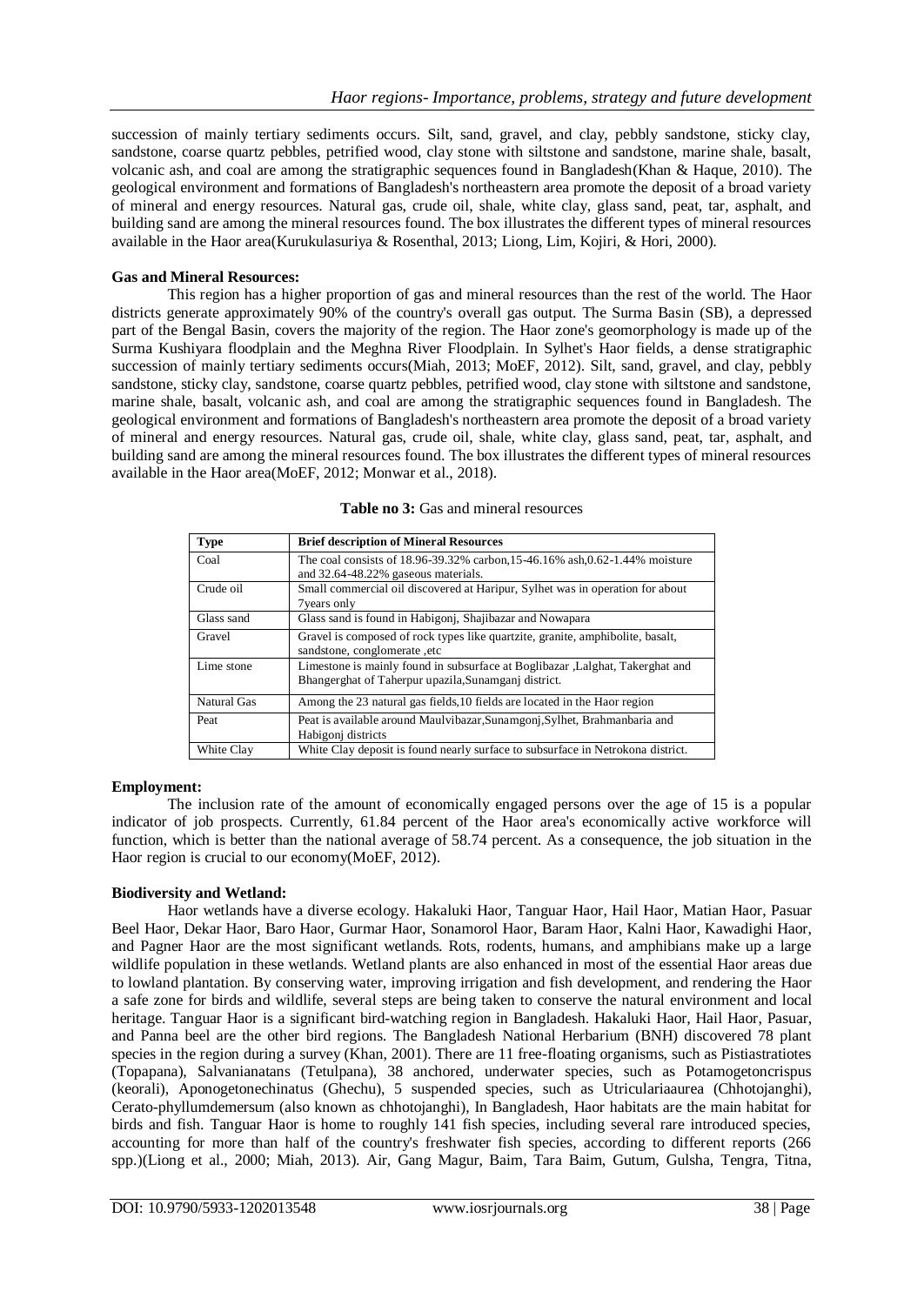Garia, Beti, Kakia, and others are notable animals. In the Haor field, there are 208 different bird species. As a consequence, these habitat and wetland upgrades are vital to our economic prosperity(Mustafa et al., 2019).

| Wildlife<br>Community | No.of species<br>In Haor | No.of species<br>In Bangladesh | <b>Threatened</b><br>In Haor | <b>Threatened in</b><br><b>Bangladesh</b> |
|-----------------------|--------------------------|--------------------------------|------------------------------|-------------------------------------------|
| Amphibians            |                          | 34                             |                              |                                           |
| <b>Birds</b>          | 257                      | 650                            | 18                           |                                           |
| Mammals               | 29                       | 120                            |                              | 40                                        |
| Reptiles              | 40                       | 154                            | 24                           | 58                                        |

**Table no 4:** Species and Threatened

# **Agriculture:**

The seven Haor districts comprise a cumulative region of about 1.99 million hectares, with a net planted area of about 1.31 million hectares (Table 4). Bangladesh has a combined rice field of 11.35 million hectares, with the Haor zone responsible for 15.3 percent (1.74 million hectares)(Muzaffar, 2004; Oakkas, Islam, Jalil, Al-Agad, & Islam, 2015). The Haor area generates 5.25 million metric tonnes of rice, accounting for 16.5 percent of Bangladesh's overall rice production. Rice crops occupy approximately 90.2 percent of the total crop area. Non-rice harvested land accounts for around 9.8% of overall cropped land. The other main cereal crops, wheat and maize, account for around 0.7 percent of the total cropped region. Potatoes, like sweet potatoes, account for 1.2 percent of all cropped ground. Non-rice crops (pulses, oilseeds, vegetables, and so on) account for 6.7 percent of total cropped land. Jute is a large cash crop, accounting for around 1% of total cultivated land. Sugarcane often occupies a limited portion of the property. Tea is the most important agricultural crop, accounting for around 3.7 percent of the NCA, while fruits account for 0.42 percent(Poffenberger, 2000). We will see from the table below that agriculture in the Haor regions plays an important role in the growth of our economy.

| <b>District</b> | <b>District</b><br>NCA(ha) | Haor<br>NCA(ha) | <b>Haor NCA</b><br>in $%$ | Cropping<br>intensity<br>Haor | District wise<br><b>Production</b><br>(*000mt) | Haor wise<br><b>Production</b><br>('ooomt) |
|-----------------|----------------------------|-----------------|---------------------------|-------------------------------|------------------------------------------------|--------------------------------------------|
| Sunamganj       | 276.434                    | 212,777         | 79                        | 116                           | 801                                            | 741                                        |
| Habigani        | 162.926                    | 103.760         | 64                        | 128                           | 692                                            | 411                                        |
| Netrokona       | 211.130                    | 66,000          | 31                        | 130                           | 911                                            | 209                                        |
| Kishoreganj     | 196,900                    | 123.340         | 63                        | 113                           | 932                                            | 536                                        |
| Sylhet          | 208,680                    | 138.200         | 66                        | 143                           | 861                                            | 548                                        |
| Maulvibazar     | 126.928                    | 33,100          | 26                        | 135                           | 479                                            | 116                                        |
| Brahamanbaria   | 150.381                    | 23,420          | 16                        | 122                           | 571                                            | 87                                         |
| Total           | 1333379                    | 705.597         |                           |                               | 5248                                           | 2690                                       |

**Table No 5:** Importance of agriculture in Haor basin

#### **Fisheries:**

The Haor area is home to a large number of fin fish, including 143 indigenous and 12 endemic species, as well as many freshwater prawn species. Large fish (major carp, large catfish, chital, Gangetic stingray, gazar, and shol) and small fish (chital, Gangetic stingray, gazar, and shol) are classified into two groups. The Haor region's total fish habitat area is about 967,000 ha. The fish ecosystems contain a total of 4.32 lakh tonnes of fish, with catch fishing accounting for 73.7 percent and culture fishing accounting for the remainder (Table 5.15). Sunamganj accounts for about 23.4 percent of overall fish output in the Haor districts, led by Netrakona (16.9%), Kishoreganj (16.2%), Sylhet (14.8%), Brahmanbaria (12.7%), Habiganj (8.1%), and Maulvibazar (8.1%). (7.9 percent) (Poffenberger, 2000 #885; Resources, 2005 #873). In the Haor region, culture fish ponds generate around 1.14 lakh tonne, or 26.3 percent of total output. The Haor basin generates approximately 20% of Bangladesh's total inland fish output, and this sector is important to the country's overall economy (Resources, 2005 #873). Bangladesh's fisheries industry accounts for about 22.2 percent of the country's agriculture GDP (DoF, 2011). Overall, the fisheries business contributes 3.74 percent of GDP, 2.7 percent of foreign exchange profits, and 58 percent of animal protein consumption (DoF, 2011). (DoF, 2011). The Haor basin contributes about 0.6 percent of the fisheries allocation to GDP, whilst the rest of the world contributes 3.14 percent. During the 2009-10 fiscal year, the Haor basin shipped 452 tonnes of cod (DoF,2011).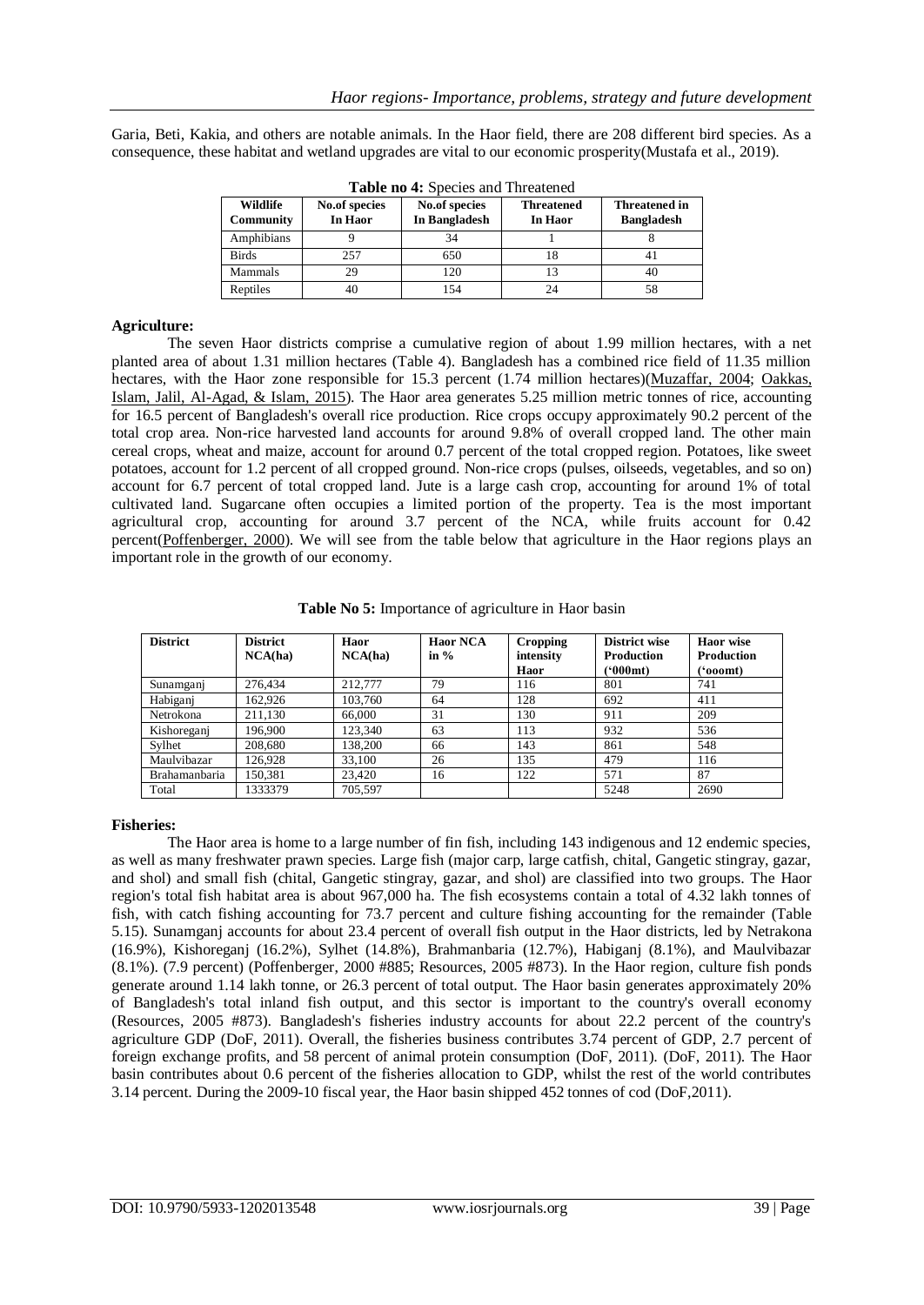| <b>District</b> | <b>Total Habitat</b><br>Area(ha) | <b>Production</b><br>Capture(Ton) | <b>Production</b><br>Culture(Ton) | <b>Total</b><br><b>Production(Ton)</b> | <b>No of Species</b> |
|-----------------|----------------------------------|-----------------------------------|-----------------------------------|----------------------------------------|----------------------|
| Sunamganj       | 228,734                          | 894                               | 120                               | 1014                                   | $48+$                |
| Habiganj        | 97,057                           | 256                               | 92                                | 348                                    | $51+$                |
| Netrokona       | 149.129                          | 519                               | 212                               | 731                                    | $54+$                |
| Kishoreganj     | 145.134                          | 522                               | 176                               | 698                                    | $56+$                |
| Sylhet          | 180,490                          | 503                               | 138                               | 641                                    | $63+$                |
| Maulvibazar     | 66.949                           | 228                               | 113                               | 341                                    | $46+$                |
| Brahmanbaria    | 99,352                           | 265                               | 285                               | 550                                    | $37+$                |
| Total           | 966.845                          | 3187                              | 1136                              | 4323                                   |                      |

**Table no 6:** Importance of agriculture in Haor besin

#### **Livestock:**

Livestock is an important part of Bangladesh's agricultural economy, serving a variety of purposes including food security, revenue, draught strength, manure, diesel, transportation, and foreign exchange savings. Animal protein comes from livestock products with around 44% of overall animal protein. Cattle, buffaloes, goats, sheep, chickens, and ducks are the most popular livestock in the Haor area. In the Haor farms, there are about 32.68 million head of livestock (cattle, goats, sheep, ducks, and poultry)(Alam et al., 2010; Aziz et al., 2021). They account for roughly 22% of the total cattle population in the world. Ducks and poultry are the most common livestock species here, with the Haor area accounting for more than a quarter of the country's total duck population.

**Table no 7:** Livestock population (2010-2011) in million

| <b>District</b>     | Cattle | <b>Buffalo</b> | <b>Sheep</b> | Duck  | Goat  | Poultry |
|---------------------|--------|----------------|--------------|-------|-------|---------|
| Sunamganj           | 1.35   | 0.03           | 0.04         | 1.97  | 0.21  | 1.17    |
| Habigani            | 0.52   | 0.01           | 0.03         | 1.17  | 0.14  | 0.98    |
| Netrokona           | 0.60   | 0.01           | 0.01         | 2.81  | 0.23  | 2.32    |
| Kishoreganj         | 0.67   | 0.03           | 0.03         | 1.63  | 0.30  | 3.83    |
| Sylhet              | 0.86   | 0.06           | 0.05         | 0.95  | 0.16  | 3.94    |
| Maulvibazar         | 0.53   | 0.15           | 0.01         | 0.44  | 0.13  | 1.81    |
| <b>Brahmanbaria</b> | 0.48   | 0.01           | 0.02         | 0.78  | 0.11  | 2.11    |
| Total in Haor       | 5.01   | 0.28           | 0.21         | 9.75  | 1.29  | 16.15   |
| region              |        |                |              |       |       |         |
| National Total      | 22.9   | 1.26           | 2.78         | 39.84 | 21.56 | 212.47  |
| % of Total in       | 22     | 22             | 7            | 24    | 6     | 8       |
| Country             |        |                |              |       |       |         |

#### **Tourism:**

Tourism leads to a region's or community's socioeconomic well-being. It's the extension of a company that provides a blend of geological, geographical, archaeological, scenic, and cultural attractions. Haor are oneof-a-kind wetlands with the ability to draw visitors (Bhuiyan et al., 2020; Ferdushi et al., 2019). Thousands of migratory birds migrate to the Haor and beels throughout the winter. Winter is a wonderful time to go bird hunting, but it's also when the Haor diminish in size and sacrifice a lot of their watery charm. A variety of locations in the Haor districts may be established as tourist attractions. The government plans to lift the tourism sector's existing GDP levels from 0.70 percent to 2% by 2015, and then to 5% by 2021. (OPP, 2010).

| <b>District</b>     | <b>Natural</b> | Man-made |
|---------------------|----------------|----------|
| Sunamganj           |                |          |
| Habiganj            |                | 22       |
| Netrokona           |                | 15       |
| Kishoreganj         |                | 14       |
| Sylhet              |                | 18       |
| Maulvibazar         | 13             | 13       |
| <b>Brahmanbaria</b> |                |          |
| Total               |                |          |

# **IV. Problems in Haor regions:**

Since there were no livelihood choices during the monsoons except fishing, river flooding, lack of road networks, and standing water bodies are major challenges to securing livelihood in Haor areas. Strong or excessive rainfall triggers flash flooding. Every year, flash flooding in the Haor basin lasts an average of six months. During the monsoon season, the whole area turns into a freshwater fishing paradise(Ferdushi et al.,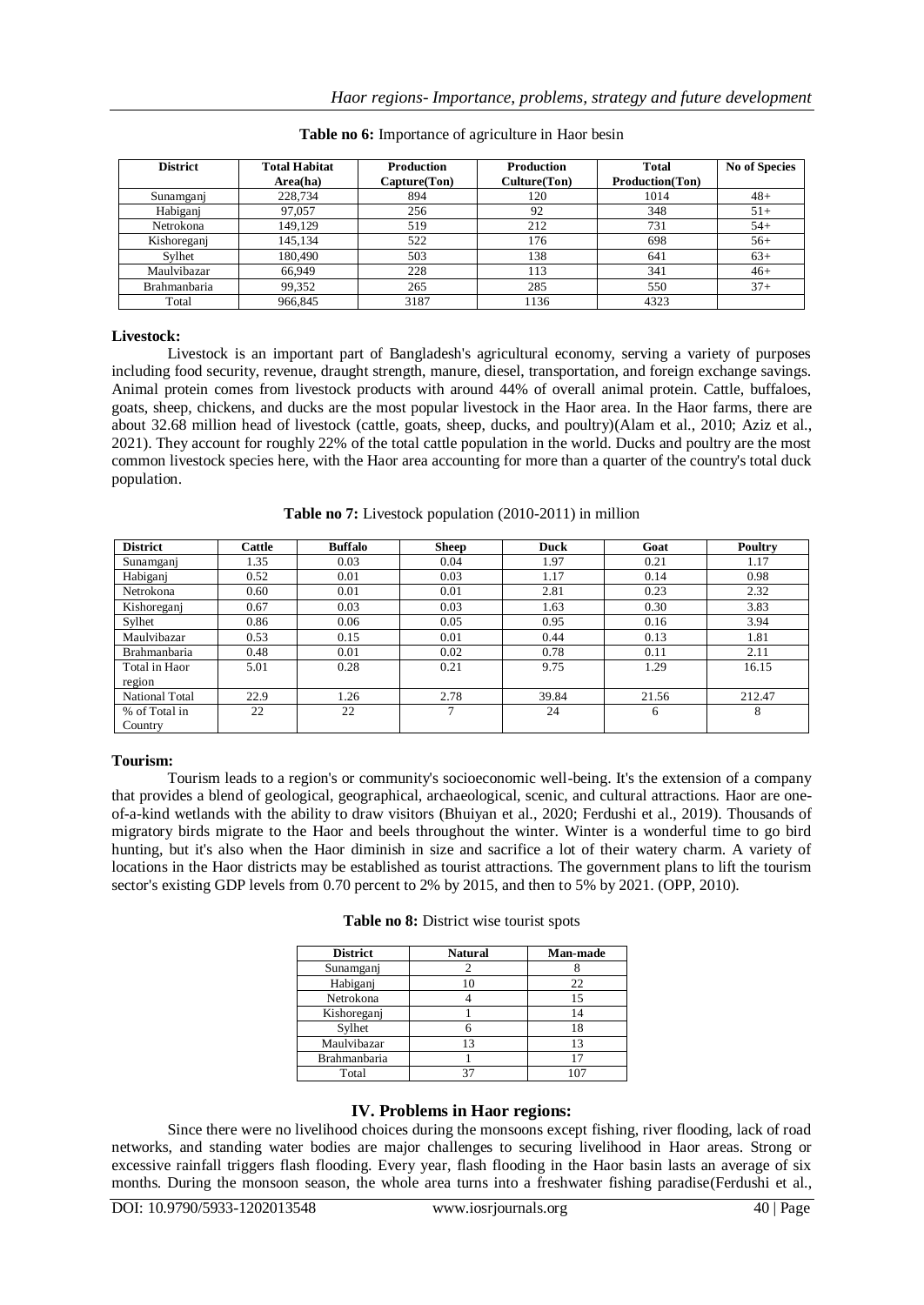2019; Haque & Basak, 2017; Hoq et al., 2021). Because of the strong seasonality of the Haor-based economy, local citizens have been out of jobs for long periods of time, resulting in unemployment. It is the impediment to long-term survival. Disruption of traffic and daily life, disruption to buildings and facilities, degradation of vegetation and marine resources, and loss of revenue opportunities are all typical consequences of extensive and sustained floods and water logging(Hossain et al., 2017). The vulnerable community could become much more vulnerable as a consequence of the disturbance.

The major problems of specific sectors of Haors basin-

## **Water resources:**

Flash floods, river bank and wave erosion, runoff, low navigability, and sedimentation are the key water-related issues in the Haor district. Pre-monsoon flash floods are one of the big hazards that engulf the primary production industry, placing the lives and livelihoods of the Haor's people in peril(Huda, 2004). The drainage issue here arises mostly in December, which is a significant month since it is when the Boro crop is planted. Sedimentation of rivers and a lack in contact with the Haors and rivers are the major sources of drainage concerns.

# **Agriculture:**

Crop failure due to flooding, a shortage of seed supply, and a seed delivery system that is insufficient are all factors that concern agriculture. While other factors such as drainage congestion, hailstorms, cyclones, and pests can affect crops, flooding is the most common cause of damage, especially to rice crops(M. Islam et al., 2019). Based on existing data on crop flood damage from 1993 to 2010, it is calculated that more than 4% of the overall cropped region was completely affected on average(M. M. Islam et al., 2012).

#### **Fisheries:**

Loss of fisheries biodiversity is evident in the Haor area which is directly linked to the loss of habitats and fishing practices. There are not enough fish pass structures for roads, protecting fisheries resources from the adverse effects of flood control embankments and road etc(Vatsa & Joseph, 2003). The major causes of biodiversity loss or the major problems of the fisheries sub-sector have been identified as:

- Aggradation of habitats due to siltation
- Habitat alteration and fragmentation
- Over and indiscriminate fishing
- over exploitation of swamp forests
- Unplanned road construction
- Water pollution
- Unavailability of quality fish seed
- Increasing use of agricultural inputs
- Inadequacy in fisheries management
- Reluctance in obeying fisheries laws and regulations as well as weak enforcement of such laws
- Climate change implications
- Inadequate extension services

#### **Pearl culture:**

The key impediments to pearl culture opportunities are a lack of pearl culture preparation, extension work, and technological expertise among the poor people of the Haor area(Uddin, 2008; Van Nguyen & Ferrero, 2006; Vatsa & Joseph, 2003). The lack of well-established marketing outlets and local micro-entrepreneurs has hindered the introduction of pearl cultivation in the Haor region.

#### **Livestock:**

The main challenges in livestock rearing involve a scarcity of pasture space, insufficient care services, a lack of feeds and fodder, and a lack of modern technologies(Thomas et al., 2013). Furthermore, Lack of quality supplies, insufficient facilities and physical infrastructure, structural deficiencies such as a poor regulatory system and implementation, insufficient qualified manpower and capital, and insufficient scientific and technical innovation have all hindered livestock production.

# **Education:**

The residents of the Haor area face significant challenges such as lack of knowledge, inadequate development measures, natural disasters, poverty, poor education, limited human capital, child labour, gender inequality, and malnutrition. The incidence of duplication in the Haor region is higher than the national average.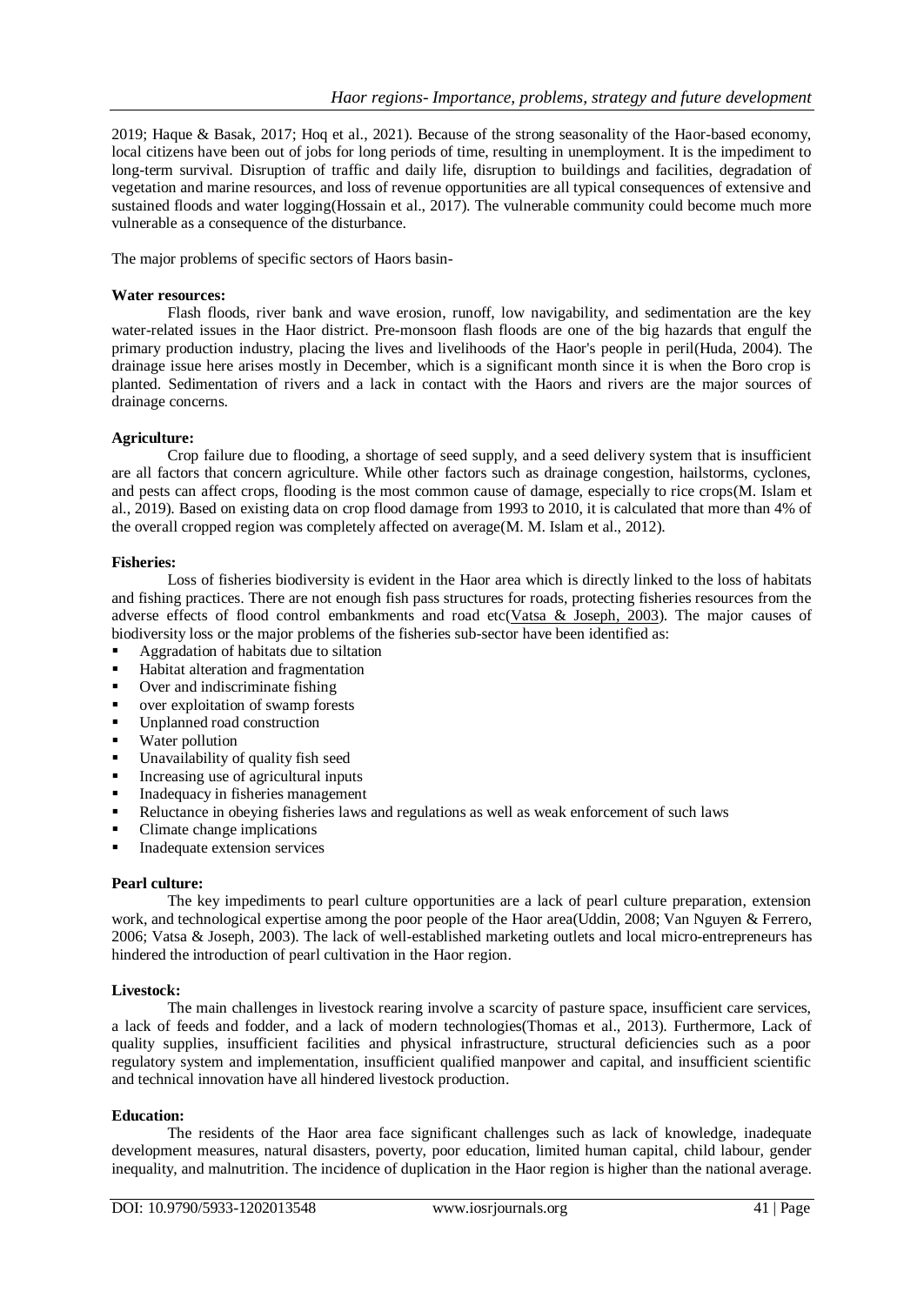Primary school dropout rates total 44 percent (45 percent for students, 43 percent for girls), which is greater than the national average of 40 percent. Kishoreganj (46%), Brahmanbaria (53%), Sunamganj (44%), Sylhet (42%), and Habiganj (50%) have higher dropout rates than the national average. The secondary school dropout rate is 3.4 points greater than the primary school dropout rate (boys' 3.36 percent and girls 3.51 percent)(Rao & Rao, 2008).

## **Health:**

Shortage of health service centres, drugs and medicines, shortages of doctor/nurses and other staffs, lack of emergency services, poor transportation and communication are the main problems of health services in this Haor area. Some of the other key problems and issues that have been highlighted included:

- impact of seasonal variation on disease and health services
- impact of economic impoverishment on people's access to health services
- undeveloped heath service facilities, specially at the grass root level
- dependency on informal/folk medicines
- natural disasters and health hazards compounding the existing problems of lack of hygienic sanitation facilities
- inaccessibility to safe drinking water
- lack of health awareness
- no Haor-incentives for doctors and other staff
- unavailability of ambulances and transportation services during emergency situation.

# **Supply of water and sanitation:**

The Haor basin's main concerns involve a shortage of basic water delivery systems, a shortfall of clean water, and a lack of proper sanitation facilities(Raikes, Smith, Jacobson, & Baldwin, 2019; Rana, Kiminami, & Furuzawa, 2020). It has been a major contributor to health problems and significant environmental deterioration, especially during the flood season. Effluent dispersion into groundwater from latrines is a major contamination problem.

# **Forest:**

The major problems of forestry are:

- Lack of community involvement
- Indiscriminate exploitation of natural resources
- No management plans for natural resources
- Land tenure problems
- Conflict of interest between the Ministry of Land and the Forest Department
- Very few NGOs working on natural resources and environment
- Widening gap of supply of and demand for forest products.

#### **Transportation:**

The transportation and communication systems in the Haor area face various challenges, including insufficient infrastructure, lower land elevation, seasonal vulnerability, a shortage of services, a lack of suitable modes, and unplanned transportation growth(M. H. Rahman, 2010). The key problems in the Haor basin are a shortage of basic water supply networks, a scarcity of safe water, and insufficient sanitation facilities. It has been a major contributor to health concerns and significant environmental destruction, especially during flood season. Latrine effluent dispersion into groundwater is a significant cause of pollution(Rabby, Alam, Mishra, Hoque, & Nair, 2011; K. M. Rahman, Hossain, & Rana, 2020; M. H. Rahman, 2010).

#### **Tourism:**

The key problems for visitors in the Haors region are a lack of coverage through the newspapers, a lack of lodging facilities such as a regular hotel/motel, a lack of proper protection, and inadequate transportation and connectivity. As a consequence of these concerns, visitors choose to reach Haor areas by launch only during the day and are afraid to spend the night(Poffenberger, 2000). The lack of government policies is the primary explanation for the underdevelopment of tourist attractions in this region. Other factors leading to the demise of tourism attractions include flash flooding and the leasing of Jalmohals to powerful individuals(Oakkas et al., 2015).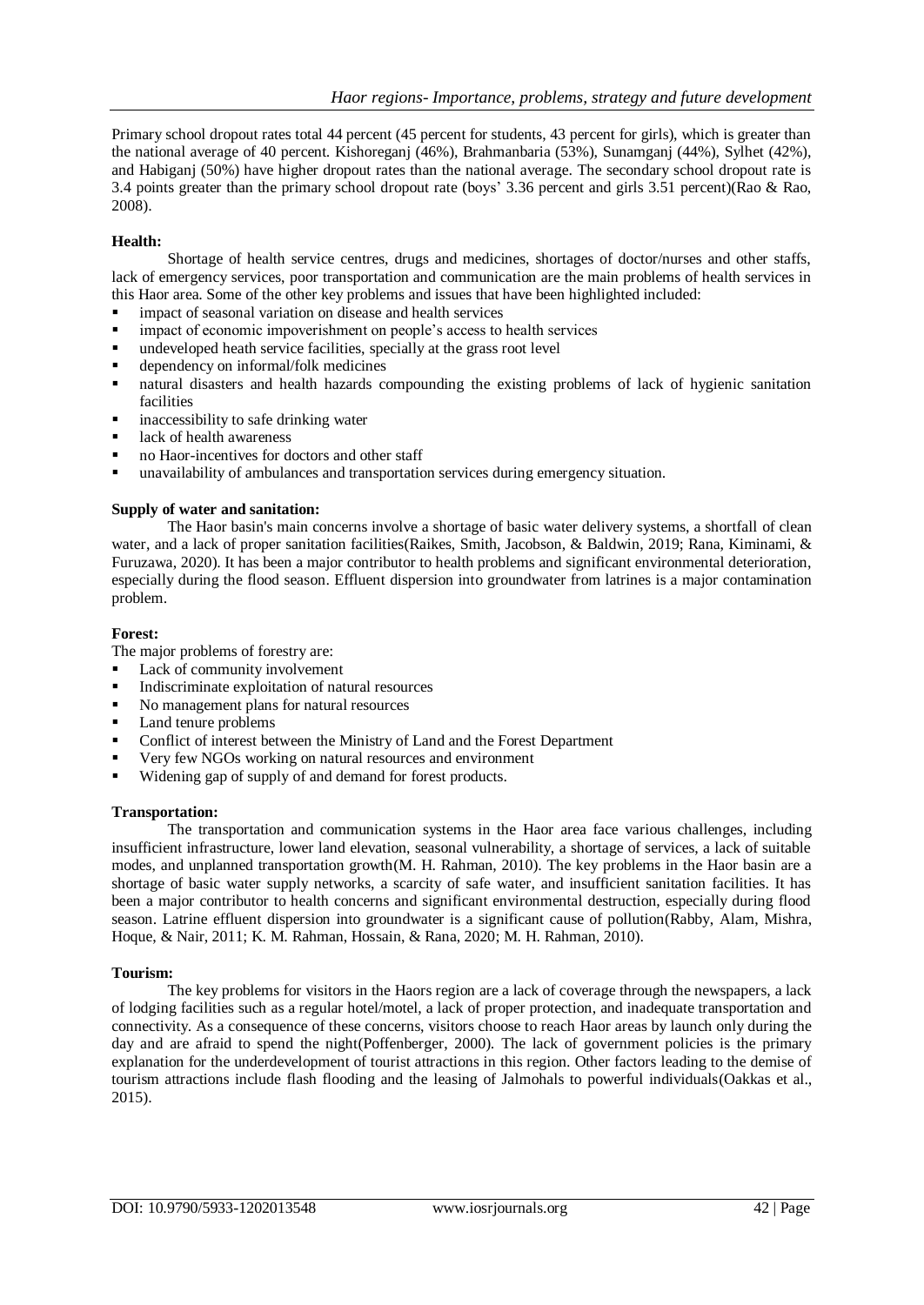# **Mineral Resources:**

During the production of natural gas, a number of concerns typically occur. Local residents, for example, destroy crops and property as a consequence of a gas field explosion and burning, and the ecosystem declines as a result. Similarly, quarrying for gravel and sand without adequate environmental protection has detrimental effects, resulting in environmentally deteriorated terrain. Sandstone, shale, and white clay are also important commodities that are being lost over time. As a consequence, programmes with growth potential must be undertaken in a coordinated way in order to minimise these forms of issues(Mustafa et al., 2019; Muzaffar, 2004).

# **V. Policies and strategies of Haors:**

Bangabandhu Mujibur Rahman, the nation's lord, started to advocate Haor-oriented growth ideas. Sheikh Mujibur Rahman guided the establishment of the Haor Development Board in 1974 for the overall development of the citizens of Haor and marshy regions. Later, on February 22, 1977, the Haor Develpoment Board was created by ordinance. Unfortunately, on September 21, 1982, the board was disbanded. As a result, the production of Haor areas has reached a stalemate. Following the father of the country, the charismatic vision and purpose of Bangladesh's current honourable prime minister started to blast again, ushering in a new age of growth. Sheikh Hasina stressed the creation of Haor and marshy areas in a public gathering on the 3rd of October 1998 in Mithamain upazila of Kishorgonj district. As a result, on January 10, 2001, the "Bangladesh Haor & Marshy Land Creation Board" and "The working committee" of the Board were established via two notifications. Later, in order to add mass dynamism to the creation of Haor and marshy areas, the Haor and Marshy Land Development Board was formed as a directorate on November 17, 2014, as kindly directed by the honourable Prime Minister Sheikh Hasina(Oakkas et al., 2015). For the Haors areas, Bangladesh has established a variety of significant and specific national policies, initiatives, and plans. The below are some of the policies and strategies:

- National fisheries Policy,1998 that can be directed related Haors under the water sector for its sustainable development and development of fish culture.
- National Policy for Safe Water Supply and Sanitation,1998 that has been formulated with the objective of making water and sanitation services accessible to all.So this policy is also applicable to Haor regions.
- National Water Policy, 1999 that has 17 sections dealing with policy directives for particular issue which can be linked to the Haor areas.
- National Agriculture Policy,1999 that was declared by the government which is also related to the water of the Haors region.
- National Rural Development Policy,2001 that several statements are directly linked to the Haor regions.
- National Jute Policy,2002 that is correlated with the development of jute production in the Haor areas.
- National Industrial Policy, 2005 that covers some aspects with respect to the development of the industrial sector in the Haors region.
- National Land Transport Policy, 2004 that major statements are related to Haors.
- National Jalmahal Management Policy,2009 that was formulated for increased production and biodiversity conservation of fisheries resources which is also related to Haors region.
- National Tourism Policy, 2009 that clearly stresses the need for bringing the Haor area under tourism development.
- National Health Policy, 2010 that covers some aspects with respect to the development of the industrial sector in the Haors area.
- Bangladesh Climate Change Strategy and Action Plan, 2009 is a 10 years programme(2009-2018) which can be easily related to the navigational facilities possible to implement in the Haor area without must be use of fuel.
- Outline Perspective Plan,2011 that could be related to the Haors.
- A 20-years master plan (2012-2032) had been formulated for the overall development of the Haor regions.

# **VI. Future development of Haor regions:**

Following the required measures, the region's agenda was briefly outlined, concentrating on the significant changes that would influence the Haor region over the next twenty years, from 2010 to 2030. The imaginary situation describes the real state with various resources. In order to make strategic decisions, it is important to understand the Haor region's future development background(Mustafa et al., 2019; Muzaffar, 2004; Oakkas et al., 2015). The aim was to generate a number of scenarios that represent how the Haor area would change in the future if such incidents, patterns, and technologies occurred. Administration of Intellectual Resources Since people's well-being is the highest concern, it's crucial to recognise the organization's complexity, structure, current capital endowment, and immediate future opportunities.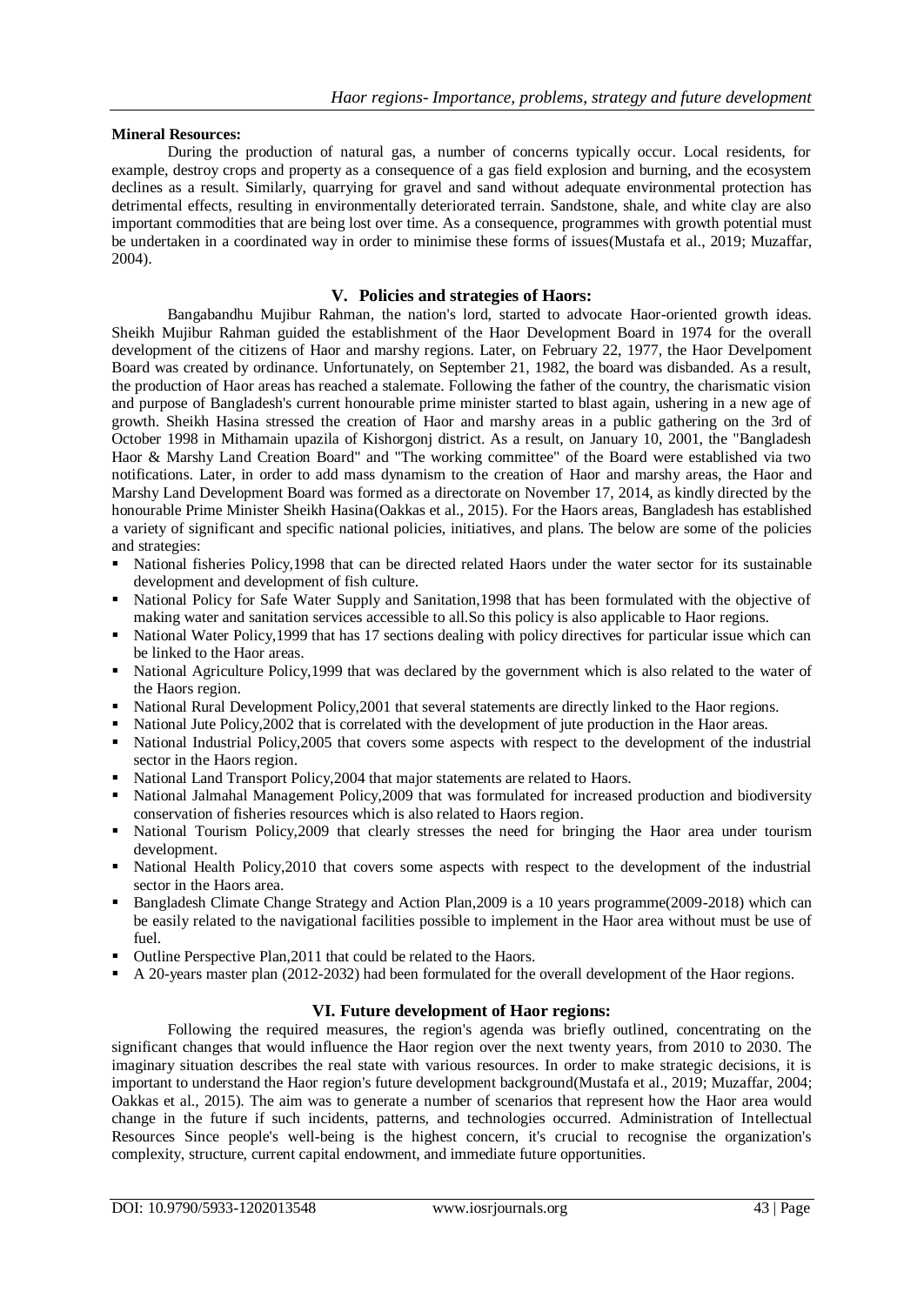# **Population:**

According to 2010 statistics, the seven Haor districts' total population is about 19.37 million people, with an average household size of 5.3 people. The population could hit 21.38 million and 22.92 million by 2020 and 2030, respectively. The total Haor area's population growth trend is smaller than the national average. It's likely that by 2030, it'll have fallen from 1.09 percent to 0.63 percent, while the average national growth rate would have declined from 1.31 percent to 0.84 percent(Rabby et al., 2011).

| <b>District</b> | 2010  | 2015  | 2020  | 2025  | 2030  |
|-----------------|-------|-------|-------|-------|-------|
| Sunamganj       | 2.65  | 2.81  | 2.96  | 3.09  | 3.20  |
| Habiganj        | 2.28  | 2.40  | 2.51  | 2.61  | 2.69  |
| Netrokona       | 2.60  | 2.74  | 2.88  | 2.99  | 3.09  |
| Kishoreganj     | 3.31  | 2.47  | 3.61  | 3.73  | 3.83  |
| Sylhet          | 3.36  | 3.56  | 3.74  | 3.90  | 4.04  |
| Maulvibazar     | 2.10  | 2.22  | 2.32  | 2.41  | 2.49  |
| Brahmanbaria    | 3.07  | 3.22  | 3.36  | 3.48  | 3.58  |
| Total           | 19.37 | 20.42 | 21.38 | 22.22 | 22.92 |

#### **Table No 9:** Projected population of Haor region (in million)

#### **Population by Sex:**

In the Haor districts, the sex (Female:Male) ratio is on average 100:99.27, suggesting that the male population is smaller than the female population. Except for Sylhet and Sunamganj, every Haor district has a similar scenario. The demographic ratio of these two districts means that the male population outnumbers the female population. The national female-to-male ratio is 100:105.

| <b>District</b> | 2011   | 2020   | 2030   |  |
|-----------------|--------|--------|--------|--|
| Sunamganj       | 102.06 | 101.02 | 100.22 |  |
| Habiganj        | 98.18  | 96.74  | 95.62  |  |
| Netrokona       | 100.87 | 99.79  | 98.95  |  |
| Kishoreganj     | 98.43  | 96.81  | 95.55  |  |
| Sylhet          | 102.53 | 101.76 | 101.15 |  |
| Maulvibazar     | 98.55  | 96.84  | 95.51  |  |
| Brahmanbaria    | 94.25  | 91.54  | 89.44  |  |
| Haor            | 99.27  | 97.79  | 96.64  |  |

#### **Table no 10**: Sex ratio

#### **Urban and Rural Population:**

The proportion of citizens residing in cities is projected to increase in the Haor area, hitting 12.62 percent in 2020 and 13.72 percent in 2030. The population of rural Haor areas will begin to rise rapidly until 2020, when it will stabilise.

#### **Landless and Farm Population:**

The growing pattern in all of the Haor districts indicates that farm holdings are being transferred to non-farm holdings. This pattern can be seen around the world, with approximately 50% representation in all forms of holdings by 2030. By 2030, non-farm holdings in Sylhet district would rise from 50% to 63 percent, and in Kishoreganj district, from 47% to 55%.

| <b>District</b>     | 2010 |           | 2020   |           | 2030   |           |
|---------------------|------|-----------|--------|-----------|--------|-----------|
|                     |      | <b>FH</b> | Non FH | <b>FH</b> | Non FH | <b>FH</b> |
| Sunamganj           | 47   | 53        | 50     | 50        | 52     | 48        |
| Habiganj            | 42   | 58        | 44     | 56        | 45     | 55        |
| Netrokona           | 38   | 62        | 39     | 61        | 39     | 61        |
| Kishoreganj         | 48   | 52        | 51     | 49        | 53     | 47        |
| Sylhet              | 50   | 50        | 57     | 43        | 63     | 37        |
| Maulvibazar         | 42   | 58        | 44     | 56        | 45     | 55        |
| <b>Brahmanbaria</b> | 45   | 55        | 48     | 52        | 50     | 50        |
| National            | 39   | 61        | 46     | 54        | 50     | 50        |

 **Table No 11:** Distribution of Non-Farm and Farm land holdings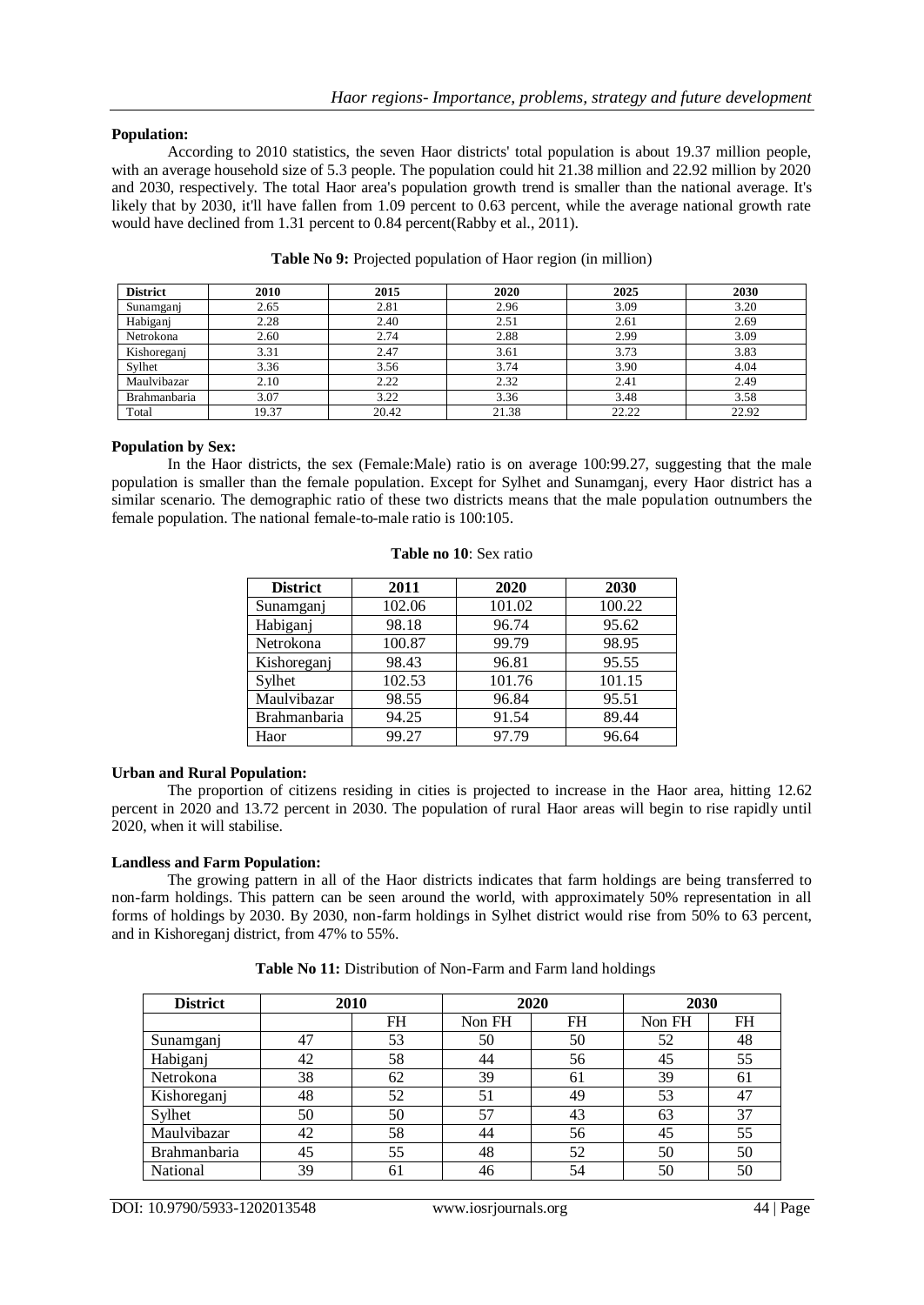## **Literacy Rate:**

If the Haor area is to expand, human capital growth is almost definitely the most critical aspect to resolve and financially help. If the existing literacy rate of 51 percent continues to climb, it will hit 63 percent and 75 percent by 2020 and 2030, respectively.

## **Gross Domestic Product (GDP) :**

The Haor region has contributed about 2% of national GDP on average over the last decade, with an average value of BDT 37,740 million. The agricultural sector has contributed 25%, the manufacturing sector has contributed 31%, and the utility sector has contributed the remaining 7%. According to the OPP, the government has set a target of hitting double digits by 2015-2016. If this pattern proceeds in 2015-16, the Haor area's GDP could increase by tenfold, resulting in a net worth of BDT 3,62,574 million(MoW, 2005).

#### **Agriculture :**

For the duration 2011-2030, agricultural crop production has been forecast using a business-as-usual scenario. In the future, gross rice crop areas will rise by around 1,90,000 ha, with 70,000 ha, 70,000 ha, and 50,000 ha assigned to Aus, T Aman, and Boro, respectively. The overall area of non-rice crops is projected to expand by around 2,45,000 ha in the future. 6.55 million metric tonnes of rice will be produced in the future, which is around 25% greater than the present total rice output(Cell, 2009; Hassan et al., 2011; Hossain et al., 2017). Rice production will rise by about 1.3 million tonnes, with Aus, T Aman, and Boro responsible for about 14.6 percent, 30.0 percent, and 55.4 percent of total production, respectively. Non-rice crops would total 2.49 million metric tonnes, a 63 percent improvement over current total non-rice supply.

#### **Fisheries:**

Fish production has been calculated under the potential scenario for various years and clustered as 4.52, 4.56, 4.62, and 4.68 lakh tonnes for 2015-16, 2020-21, 2025-26, and 2030-31, respectively, by taking proper measures.

#### **Livestock:**

Bangladesh has one of the world's largest livestock densities. It has 145 wide ruminants per square kilometre, compared to 90 in India, 30 in Ethiopia, and 20 in Brazil. Milk output in all Haor districts was reported to be about 0.62 million M. tonne in 2010. By the year 2015, demand will have risen to about 0.93 million M. tonne, 1.32 million M. tonne by 2021, and 1.74 million M. tonne by 2030. Meat production in the Haor region was about 0.14 million M.ton in 2010, and it is projected to grow to 0.39 million M.ton by 2030. Meat production in the Haor region is projected to exceed 0.21 million M.ton in 2015 and 0.30 million M.ton in 2021, respectively(Kamruzzaman & Shaw, 2018). In sum, 989 million eggs were raised across all Haor districts. By 2015, 2021, and 2030, this volume would have risen to 1483,2096, and 2771 million units, respectively.

#### **Mineral Resources:**

Based on regular gas output (source: Petrobangla) and total remaining reserve of different wells in the Haor districts, a projection was made. The cumulative volume of gas produced from Haor wells to date is 8,095.60 BCF, with a surplus of 8,717.30 BCF. According to forecasts, the remaining balance in 2015 will be 6,139.04 BCF, 2,967.08 BCF in 2020, and 1,321.39 BCF in 2030(Hoq et al., 2021).

#### **VII. Recommended suggestions**

The government may consider the following matters for the development of Haor areas-

- To protect the crops of the Haor people, the rivers, canals, ponds etc need to be excavated under the food for work program.
- On the both sides of the river, in the deserted high land of Haors water capable mass tree plantation can be done encircling the villages and forming woods thus the demands for firewood can be met. In the rainy seasons, fishes obviously will get good shelters in the woods and find abundant food. Birds will live there fearlessly and without any harm.
- Like the Hill District Board, the Haor Development Board should have to be empowered and strengthened from administrative, infrastructural, technical and economical points of views.
- The houses prone to the destruction of water waves need to be secured from.
- The farmers in the Haor areas will have to be made eager to multidimensional cultivation rather depending on paddy cultivation.
- The farmers will have to be given need-based training.
- Assessing the condition of Haor areas,made of nature, characteristics of infrastructures through permanent educational& health infrastructure and mobile or flooting medical centres, health services can be ensured.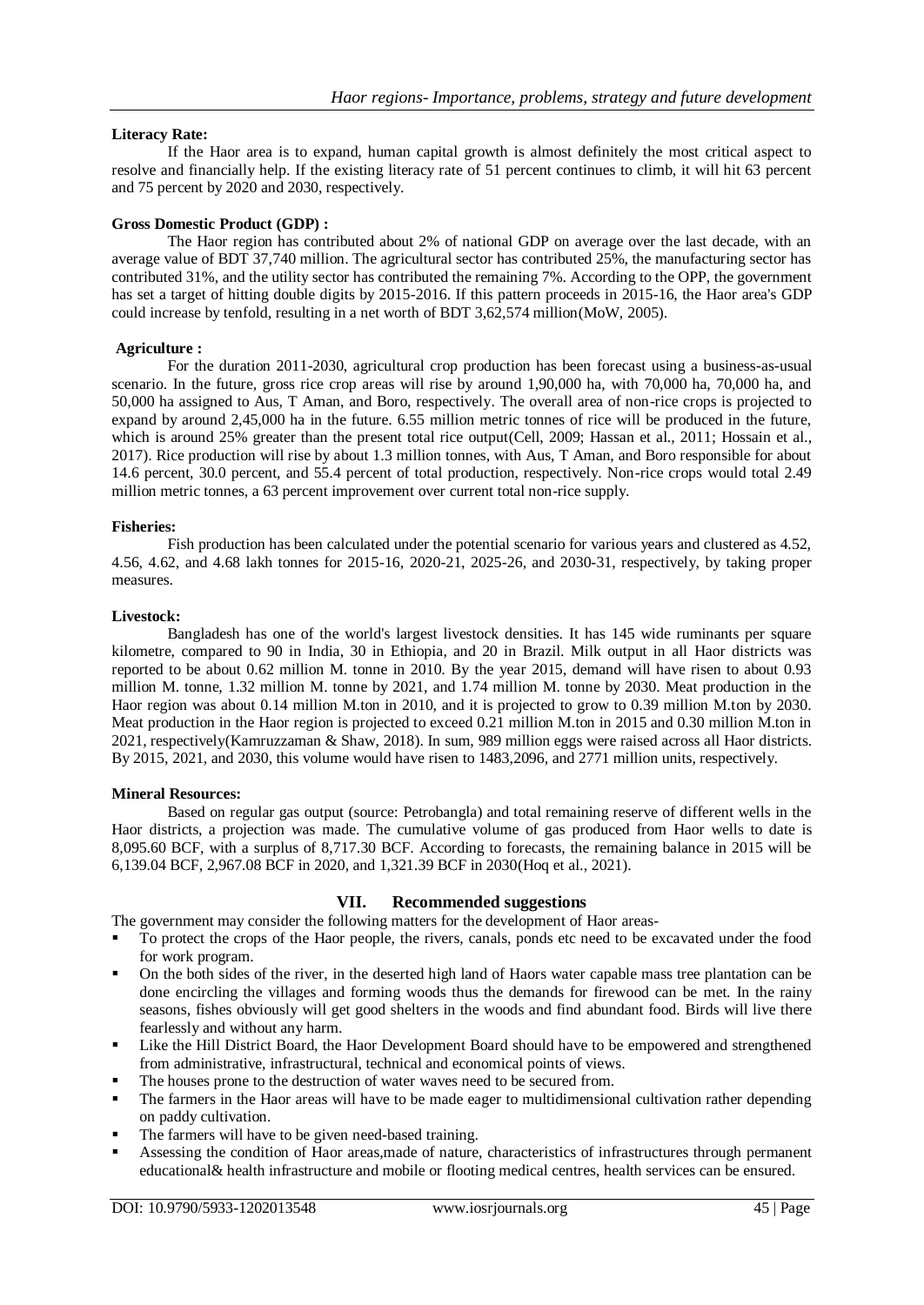- Haor fisheries and agricultural institute may be formulated.
- Technical education will have to be distributed in the Haor areas and in the Science & Technological Universities, faculties on biodiversity of Haor areas can be kept.
- Self-employment projects will have to be launched through the facility of loan & training.
- In the curriculum of the universities of the country, the problems & prospects of Haor areas can be incorporated opening the horizon of research and study.
- Tourism will be developed there emphasizing the real natural environment.
- As the high-quality stones, sand &cement are available, then the electric pole and ceramic factories may be established.
- Thousands of years history, tradition, culture, life-struggle etc of Haor areas will have to be preserved through establishing Haor museum there.
- Massive electrification can be ensured through solar cells there.
- Women there will have to be made work oriented.
- Fisheries research centre, several fisheries breeding grounds and in the rainy season the Haor water presented with boundaries may play a very important role to release and cultivate local fishes.When these fishes grow, these can be released in another free water body. Closed boundary method fish cultivation and vegetable cultivation can be planed in the free water bodies.
- In the dry seasons, fields are seen everywhere. Also, there are plenty of grasses. Milk farm, cow strengthening project and goat management projects can be built on the basis of these grasses & fields.
- The ways to make the deserted Haor lands productive in the dry seasons will have to be explored.
- Haor tourism shall have to be built focusing on the uniqueness of the areas.
- Chatok-Sunamgonj-Mohongonj railways need to be built.

It is a great hope for us that the present government by approving in the ECNEC, took massive programs for development of Haor areas, particularly establishing medical college hospital, TTC, BITAC & Nursing Institutes upgrading hospital to 250 beds, building 750 metres long Jodukata bridge &recently in a aggerated science & technology university(where a faculty on biodiversity of Haor areas may be kept) in Sunamgonj and launching the Dirai-Salla-Azmirigonj regional road project have made the in habitants of Haor areas flourished with realistic magnificent dream.

## **VIII. Conclusion**

As we can see from the debate above, the Haor framework offers a broad variety of economic benefits to both locals and Bangladeshis. Benefits involve fish processing, rice production, cow and buffalo rearing, duck rearing, reed and grass collection, and aquatic and other plant collection. The Haor system also prevents the lower floodplains from flash flooding that occur in April and May, recharges the water levels, holds fish in other lower riparian water bodies fed, and offers shelter for migratory and local waterflow. This research emphasises the fact that Haor is a significant source of natural resources, offering strong economic and livelihood values to the surrounding community and the country as a whole. Bangladesh's population is rising at a faster pace than natural capital, but natural resources are not growing at the same rate. Poverty has a major effect on the climate, and it is approaching a crucial point in the study field, influencing local residents to begin depleting natural capital. For the future growth of Bangladesh's Haor regions, an integrated management plan and effective strategies are needed, which involve the usage of wood and non-wood goods, agriculture, fisheries, and biodiversity protection.

#### **References**

- [1]. Ahmed, A. (2013). Bangladesh: Environmental and Climate Change Assessment. International Fund for Agricultural Development: Rome, Italy.
- [2]. Ahmed, A. U. 2012. Bangladesh Environmental and Climate Change Assessment. Main report, prepared for IFAD's Country Strategic Opportunities Programme 2012-2018.
- [3]. Alam, M. S., Quayum, M. A. and Islam, M. A. 2010. Crop Production in the Haor Areas of Bangladesh: Insights from Farm Level Survey. The Agriculturists, 8(2):88-97.
- [4]. Alam, M. S., Quayum, M., & Islam, M. (2010). Crop production in the Haor areas of Bangladesh: insights from farm level survey. The Agriculturists, 8(2), 88-97.
- [5]. Asiatic Society of Bangladesh. 2003. Banglapedia, Dhaka.
- [6]. Ayers, J., & Forsyth, T. (2009). Community-based adaptation to climate change. Environment: science and policy for sustainable development, 51(4), 22-31.
- [7]. Aziz, M. S. B., Hasan, N. A., Mondol, M. M. R., Alam, M. M., & Haque, M. M. (2021). Decline in fish species diversity due to climatic and anthropogenic factors in Hakaluki Haor, an ecologically critical wetland in northeast Bangladesh. Heliyon, 7(1), e05861.
- [8]. Bangladesh Rice Research Institute (BRRI). 2004. Twentieth National Workshop on Rice Research and Extension in Bangladesh. Emerging Technologies for Sustainable Rice Production. Bangladesh Rice Research Institute, Gazipur-1701. 19- 21 April 2004.
- [9]. BENNETT, D., SCOTT, D., Karim, A., Sobhan, I., Khan, A., & Rashid, S. (2007). Interpretive Description Of The Region's Wetlands. Wetland Resources Specialist Study, Northeast Regional Water Management Plan, Bangladesh Flood Action Plan, 6.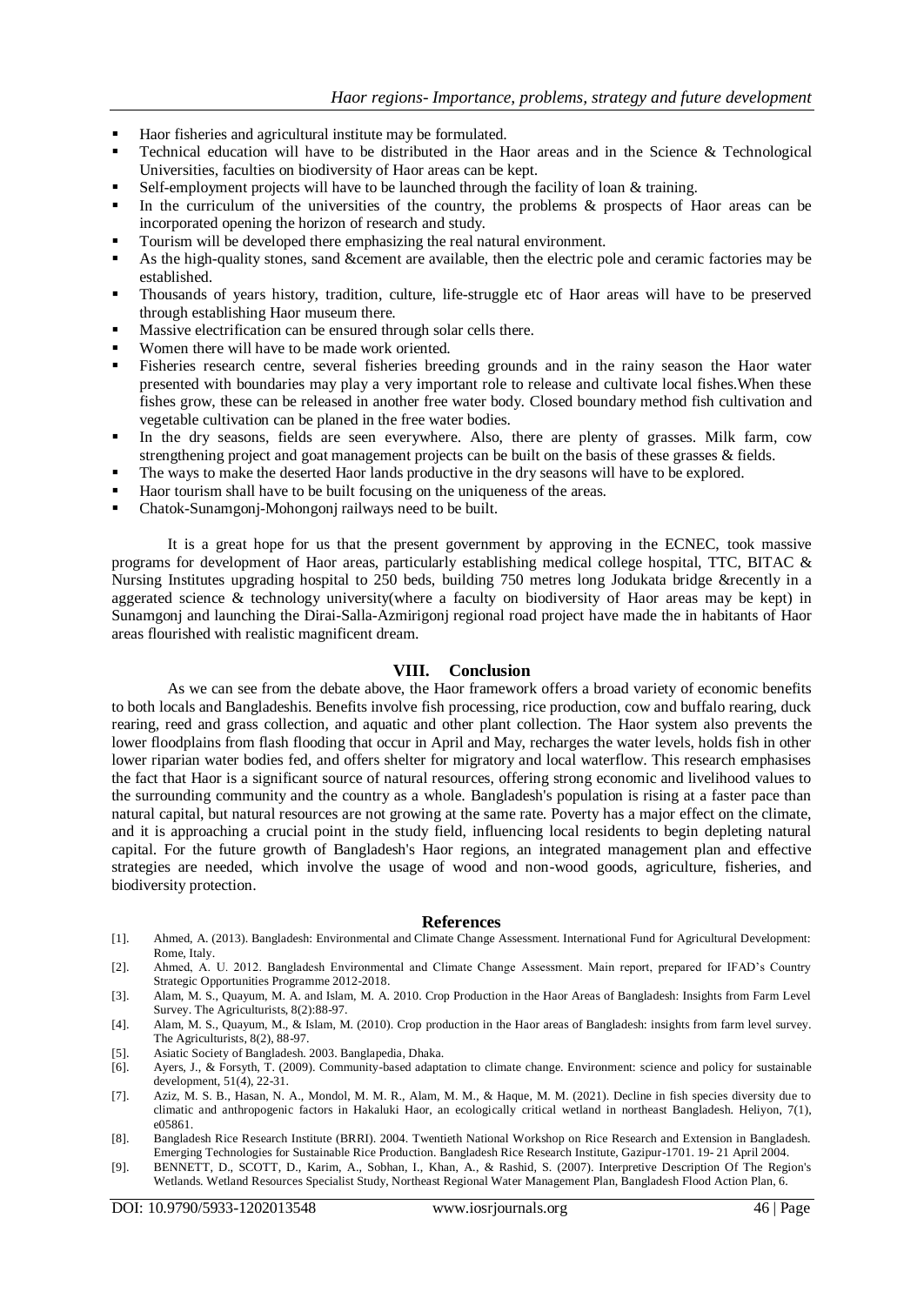- [10]. Bennett, S., Scott, D., Karim, A., Sobhan, I., Khan, A. and Rashid, S. M. A. 1995. Interpretive Description of the Region's Wetlands, Wetland Resources Specialist Study, Northeast Regional Water Management Plan, Bangladesh Flood Action Plan 6, Bangladesh Water Development Board.
- [11]. Bhuiyan, M. A. H., Kowser, A., Islam, S. S., Islam, M. R., Mohid, M., Kakoly, S. A., . . . Khondker, M. (2020). Phytoplankton in relation to water quality of Tanguar haor ecosystem, Bangladesh: 2. Watch Tower station. Dhaka University Journal of Biological Sciences, 29(1), 9-18.
- [12]. Byomkesh, T., Nakagoshi, N., & Shahedur, R. M. (2009). State and management of wetlands in Bangladesh. Landscape and Ecological Engineering, 5(1), 81-90.
- [13]. Cell, C. C. (2009). Adaptive crop agriculture including innovative farming practices in the Coastal Zone of Bangladesh. DoE, MoEF, 1996-2003.
- [14]. Center for Natural Resources Studies (CNRS). 2009. Adopting Early Warning System to Address Flash Flood in the Deeply Flooded Haor (Wetland) Basin in North-EastBangladesh. Non-Governmental Organization (NGO). Dhaka-1213, Bangladesh.
- [15]. Choudhury, N. Y., Paul, A., & Paul, B. K. (2004). Impact of costal embankment on the flash flood in Bangladesh: a case study. Applied Geography, 24(3), 241-258.
- [16]. Climate Change Cell (CCC). 2009. Adaptive Crop Agriculture Including Innovative Farming Practices in Haor Basin. Climate Change Cell, DoE, MoEF; Component 4b, CDMP, MoFDM. June 2009, Dhaka. ISBN: 984-300-003312-5.
- [17]. Comprehensive Disaster Management Programme (CDMP ll). 2014. District Level Disaster Management Plan Development, District- Sunamganj. Ministry of Disaster Management and Relief. Government of the People's Republic of Bangladesh.
- [18]. Department of Agricultural Extension (Fanggidae, Nursiani, & Bengngu). 2007. Department of Agricultural Extension, Field Crops Wing, Khamar Bari, Farmgate, Dhaka-1215.
- [19]. Fanggidae, R. E., Nursiani, N. P., & Bengngu, A. (2019). The Influence of Reward on Organizational Commitment towards Spirituality Workplace as a Moderating Variable. GATR Journal of Management and Marketing Review. doi:10.35609/jmmr.2019.4.4(5)
- [20]. Ferdushi, K. F., Ismail, M., & Kamil, A. A. (2019). Perceptions, Knowledge and Adaptation about Climate Change: A Study on Farmers of Haor Areas after a Flash Flood in Bangladesh. Climate, 7(7), 85.
- [21]. Goodbred and Kuehl. 2000. Enormous Ganges-Brahmaputra Sediment Discharge during Strengthened Early Holocene Monsoon. Geology.
- [22]. Goodbred Jr, S. L., & Kuehl, S. A. (2000). Enormous Ganges-Brahmaputra sediment discharge during strengthened early Holocene monsoon. Geology, 28(12), 1083-1086.
- [23]. Haque, M. I., & Basak, R. (2017). Land cover change detection using GIS and remote sensing techniques: A spatio-temporal study on Tanguar Haor, Sunamganj, Bangladesh. The Egyptian Journal of Remote Sensing and Space Science, 20(2), 251-263.
- [24]. Hassan, A. W. R., Aziz, M., Rahman, M. and Talukder, B. A. 2011. Report on Regional Workshop (Inception & Planning) in Four Climatic Vulnerable Regions of Bangladesh. Disaster and Climate Risk Management in Agriculture (DCRMA) Project (CDMP‐ II/DAE Part), Department of Agricultural Extension (Fanggidae et al.), Ministry of Agriculture (MoA), Government of the People's Republic of Bangladesh.
- [25]. Hassan, A., Aziz, M., Rahman, M., & Talukder, B. (2011). Report on Regional Workshop (Inception & Planning) in Four Climatic Vulnerable Regions of Bangladesh. Disaster and Climate Risk Management in Agriculture (DCRMA) Project (CDMP‐ II/DAE Part), Department of Agricultural Extension (DAE), Ministry of Agriculture (MoA), Government of the People's Republic of Bangladesh.
- [26]. HILIP. 2011. Bangladesh: Haor Infrastructure and Livelihood Improvement Project. Main Report, Volume I, Report No.: 2263-BD. [27]. Hoq, M. S., Raha, S. K., & Hossain, M. I. (2021). Livelihood vulnerability to flood hazard: understanding from the flood-prone
- Haor Ecosystem of Bangladesh. Environmental management, 1-21.
- [28]. Hossain, M. S., Nayeem, A., & Majumder, A. K. (2017). Impact of flash flood on agriculture land in Tanguar Haor Basin. International Journal of Research in Environmental Science, 3(4), 42-45.
- [29]. Huda, M. (2004). Experience with modern and hybrid rice varieties in haor ecosystem: Emerging Technologies for Sustainable Rice Production. Paper presented at the Twentieth national workshop on rice research and extension in Bangladesh. Bangladesh Rice Research Institute. Gazipur-1701.
- [30]. Huda, M. K. 2004. Experience with Modern and Hybrid Rice Varieties in Haor Ecosystem: Emerging Technologies for Sustainable Rice Production. Twentieth National Workshop on Rice Research and Extension in Bangladesh. Bangladesh Rice Research Institute. Gazipur-1701, 19- 21 April 2004.
- [31]. Huq, S., Rahman, A. K. M. A., Ali, S. M. I., Moeller, P. and Gnoyke, P. 2012. Conference Proceedings on 1st National Conference, Community Based Adaptation to Climate Change in Bangladesh Community Based Adaptation to Climate Change in Bangladesh. Bangladesh Centre for Advanced Studies (BCAS), Dhaka, Bangladesh, 08-09 April 2012.
- [32]. Hussain and Salam. 2007. Basic Service Delivery Advocacy: Review Report, Development Wheel (DEW), Dhaka.
- [33]. Hussain, M., & Salam, M. (2007). Basic service delivery advocacy: Review report. Development Wheel (DEW), Dhaka.
- [34]. Irfanullah, H. M., Azad, M. A. K., Kamruzzaman, M., & Wahed, M. A. (2011). Floating gardening in Bangladesh: a means to rebuild lives after devastating flood.
- [35]. Irfanullah, M. H., Azad, M. A. K., Kamruzzaman, M. and Wahed, M.A. 2011. Floating Gardening in Bangladesh: A Means to Rebuild Life after Devastating Flood. Indian Journal of Traditional Knowledge, 10(1): 31-38.
- [36]. Islam, M. A. 2010. Adaptive Crop Agriculture Including Innovative Practices in Haor Basin. Centre for Natural Resource Studies (CNRS), Bangladesh. Proceedings of the South Asia Regional Consultations on Strengthening Climate Resilience through a Climate Smart Disaster Risk Management Approach. Faridabad, Delhi NCR, India, 14 – 16 June, 2010.
- [37]. Islam, M. M., Bhuiyan, M. N. K. and Harun, M. Y. 2012. Development of Value Chain: An Effective Way of Profitable Duck Farming in Haor Areas of Bangladesh. INFPD Good Practices of Family Poultry Production Note No 04.
- [38]. Islam, M. M., Bhuiyan, M. N. K., & Harun, M. Y. (2012). Development of value chain: an effective way of profitable duck farming in haor areas of Bangladesh. INFPD Good Practices of Family Poultry Production Note No, 4.
- [39]. Islam, M., Khandoker, M., & Choudhury, S. (2019). Constraints of floating farming in haor area of Bangladesh. Int. J. Agril. Sci, 9(9), 001-005.
- [40]. Islam, S. (2003). Banglapedia: national encyclopedia of Bangladesh (Vol. 3): Asiatic society of Bangladesh.
- [41]. Jakariya, M., & Islam, M. N. (2017). Evaluation of climate change induced vulnerability and adaptation strategies at Haor areas in Bangladesh by integrating GIS and DIVA model. Modeling Earth Systems and Environment, 3(4), 1303-1321.
- [42]. Jakariya, M., Alam, M. S., Rahman, M. A., Ahmed, S., Elahi, M. L., Khan, A. M. S., . . . Sayem, S. M. (2020). Assessing climateinduced agricultural vulnerable coastal communities of Bangladesh using machine learning techniques. Science of the Total Environment, 742, 140255.